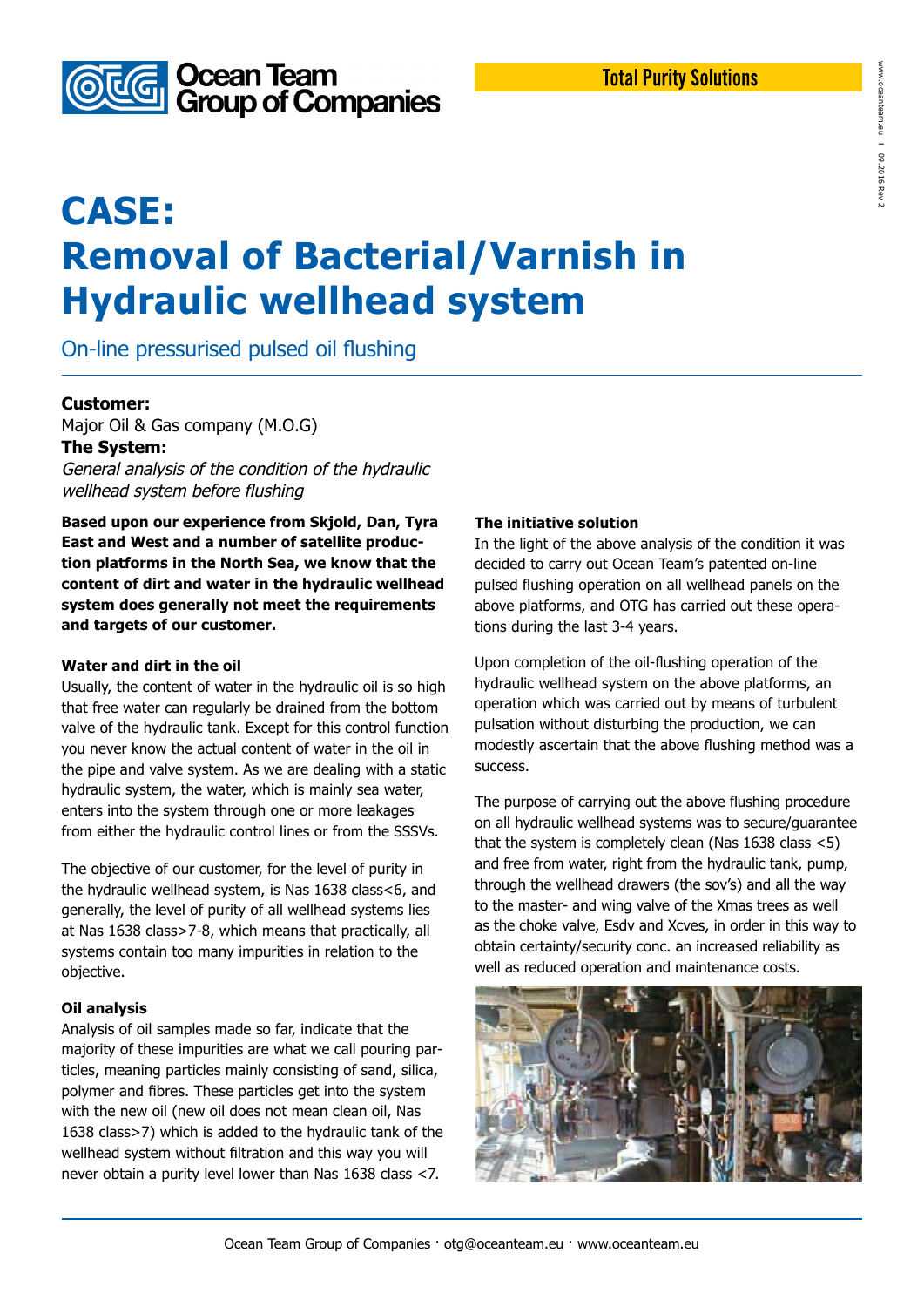

### www.oceanteam.eu www.oceanteam.eu **I** 03.2016 03.2016 Rev 1 Rev

### **CASE: Removal of Bacterial/Varnish in Hydraulic wellhead system**

On-line pressurised pulsed oil flushing

### **Added bonus**

Moreover the flushing method turned out to have an added bonus, as the closing time of most wells has obviously been too long, and after the flushing it turned out that the closing time of around 90% of the wells had been considerably reduced; this must be described as a significant added bonus together with a clean hydraulic system. This success with reduced closing time has more or less removed focus from the purpose of the flushing, i.e. to obtain a clean system. I would not say that these things are not closely connected.



In far the most cases of long closing times it has helped to condition the solenoid valves either mechanically (which, however, means closing down the well) or by means of on-line pulsed flushing. It has turned out, that the sleeve valve of the solenoid valve (SOV) has obviously developed a certain degree of sluggishness and consequently the oil can only pass through slowly which makes the well close slower than usually. The question is  $-$  what caused this sluggishness of the sleeve valve? We have received a number of reasonable answers and theories conc. this phenomenon, for inst. that the magnetic spool has been with current so long time that the shaft has

been magnetized which makes the sleeve valve remain in its position for some time after current has been interrupted. Alternatively the power of the spring is reduced after long time of tension. Our theory is – and has been all the time – that the sluggishness is caused by dirt getting stuck in the tolerance area between the sleeve valve and the cylinder valve. Caused by the pulsations during the flushing these particles of dirt are torn loose and led to the flush filter. This will reduce the friction resistance in the valve and increase the flow speed of the oil, which again explains the shorter closing times of the wells.

### **A new problem**

It has, however, later turned out that the closing times of some of the wells became longer again after a relatively short period. The definition of a short period means here that at Skjold Field they registered some wells with longer closing times approximately one year after flushing, and at Tyra West and East Field one single well showed increased closing time only few months after flushing. This is naturally sensational and worrying at the same time, as during normal operation the system should not generate particles so fast, and you could be inclined to believe that the system was not completely clean after the flushing operation.

After our customers Discipline Engineers has explained this problem to me I have done some research and I have now reached a completely new theory which leans against the old one but with another formulation of the problem.

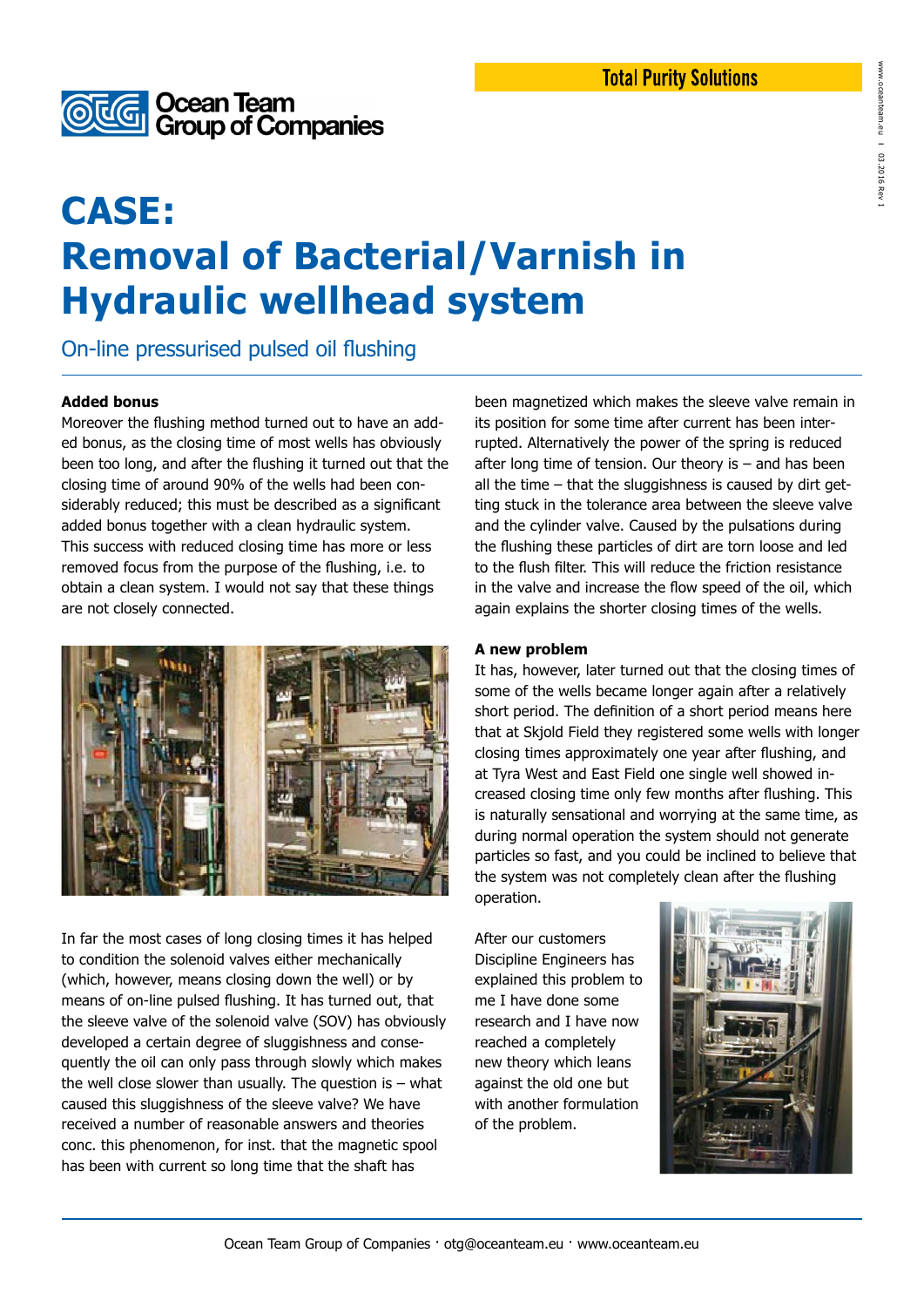

## **CASE: Removal of Bacterial/Varnish in Hydraulic wellhead system**

On-line pressurised pulsed oil flushing

It actually seems that micro organisms in oil are similar to bacteria, and the risk of growth of micro organisms in the oil seems to be considerably higher than before, as most oil products today more or less have to meet the new requirements as to environmental protection. For this reason lubricating oils become more and more like a basic oil due to less addition of additives, and this means that lubricating oils become less resistant against microbiological organisms/bacteria, especially in places where sea water is or has been in the system (see attached article from Norwegian College of Agriculture, NI Institute for Biotechnology by Jon F. Hansen or www.fras.com/ technicalnews/270.asp).

The size of these micro organisms usually lies between 1 and 3 my, and they are consequently smaller that the filter size of a 3 my Beta 200 filter element. These particles are in other words being washed through the filter, and can therefore not be removed be ordinary inline system filtration.

The residual products (colloquially called oxidation residues/varnish) from this microbiological growth are a visual grey/brown mass (viscosity like snot) which is mainly visible for the eye at the bottom of the hydraulic tank. This mass will stick to all stationary surfaces and after some



time it will become almost like resin. As the wellhead and the ESDV hydraulic systems are static (i.e. stagnant flow) contrary to ordinary hydraulic systems, which are dynamic (i.e. flow in circulation), there is a much higher risk of these resin-like sediments in components and pipes than in ordinary hydraulic systems.

### **Oxidation residues are generated in non-flow situations in tank, pipes and components, and will cause sluggishness especially in valves (SOV).**

This means that the resin in non-flow situations has good possibilities of growth, for instance in the tolerance area of the solenoid valve between the sleeve valve and the cylinder valve. The viscosity of the resin is strong enough to cause sluggishness of the valve when activated.

### **Solution of the problem**

One of the more safe solutions, which will not disturb production, is offline filtration by means of pot filters for absorption of water and particle filtration. These filters make what we call depth filtration which means that the oil is to pass through a filter structure which is very thick compared to ordinary inline filters, and moreover the element is made of cellulose. The pot filter is characterized by the very low flow velocity which has the advantage that very small particles as for inst. oxidation residues are not washed or flushed through the filter element but are stopped at very low speed in the web of the filter and get stuck there because of the cellulose which almost has the same effect as glue on the particles.

However, this advantage of the low flow velocity is in this case of static systems also a very large disadvantage, as circulation in the hydraulic tank (with bad design as must wellhead hydraulic reservoirs is) is made only by the pot filter offline filter unit, and considering the low flow this is not sufficient to represent the whole area of the tank. The flow from the filter unit will create a small, clean track through the tank, where the filter is drawing until it is re-